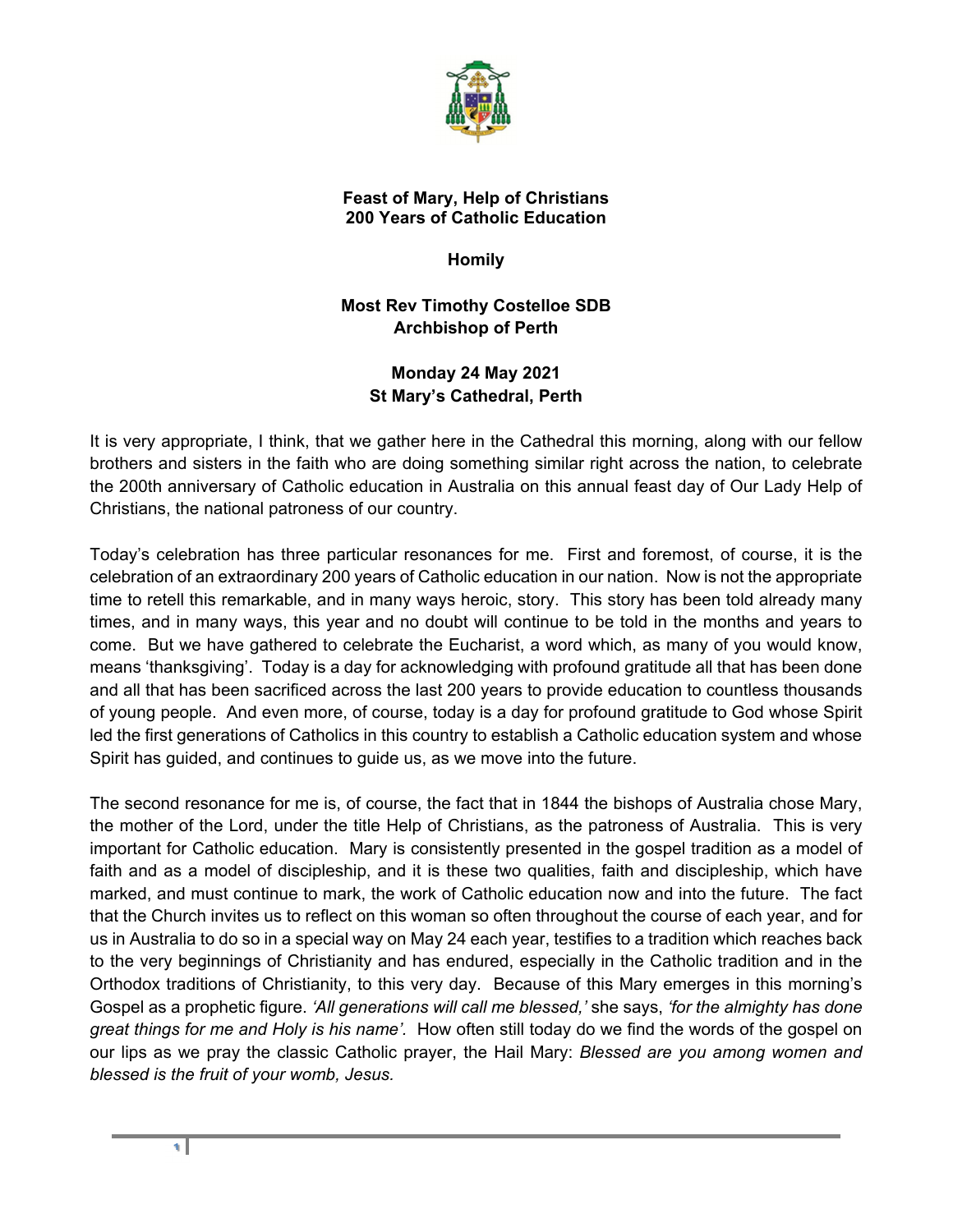

I want to reflect a little more on this central role which Mary plays in our Catholic faith but before I do so I would just like to mention the third resonance of this feast day for me. As many of you know, I belong to the Salesians of Don Bosco, and this religious order, founded by St John Bosco, has Mary Help of Christians as our inspiration and guide. Indeed, the traditional image of Mary Help of Christians which we can see, for example, in the stained-glass window of the church dedicated to her in East Victoria Park, is the image designed by Don Bosco himself. the original of which can be found in the basilica Saint John Bosco built in Turin in northern Italy in honour of Mary the Help of Christians.

As I have mentioned our Catholic tradition invites us, really every day but certainly on many formal occasions throughout each year, to remember Mary, to honour her, and to turn to her for her prayerful guidance and help in our journey of life and faith. We honour Mary in many different ways and with many different titles: this cathedral is dedicated to her as the Immaculate Conception; just recently we celebrated the feast of our Lady of Fatima. We have schools and parishes in this Archdiocese dedicated to our Lady of Lourdes, to Mary Star of the Sea, or simply just to Mary or to Our Lady. Some pray the Rosary, some pray the Angelus, some pray the Memorare, and there are many other different forms of prayer which we address to Mary asking her to pray for us.

While the ways in which Mary is remembered, honoured and celebrated in our Catholic tradition are many and varied, that she is remembered, celebrated and honoured is part of what I would call the instinct of faith of our Catholic tradition. It is, in a sense, part of the Catholic worldview – the Catholic understanding of what it means to live as a person of faith within the Catholic community.

Many of you have heard me speak often of the Catholic worldview. It is, I am convinced, a particularly important concept for Catholic education. As you know it is my strong conviction that a Catholic school cannot be a good Catholic school if it is not a good school. When families choose Catholic education for their children they do so because they want the best education for their children that they can possibly give them. Everything that goes into making a school a good school, an excellent school, a school of choice, must be a part of our Catholic schools. But equally, a Catholic school won't be a good Catholic school unless it is Catholic. And so everything that goes into making a school Catholic must be a part of our Catholic schools. And at the very heart of what it is that makes a school Catholic is the unshakeable conviction that everything about the school is informed by the Catholic world view. And what do I mean by this? I mean that coherent, cohesive and all-embracing understanding of what it is to be a human person created in the image and likeness of God and called into a relationship with God, with others, with self, and with the world in which we live. All the elements we might think of as being part of a Catholic school: its pastoral care programs, its liturgical life, its religious education curriculum, its engagement with the local parish and with the wider life and mission of the Church, its involvement of its students, especially the older ones, in compassionate and practical outreach to those in need - all of these things, and others besides, are simply concrete and particular expressions of the Catholic worldview, the fundamental philosophy which underpins the life and the mission of the school. What a tragedy, and even a betrayal, it would be if this coherent and cohesive vision of what it means to be a human person in all its rich dimensions, were to be merely tolerated or grudgingly accepted, rather than